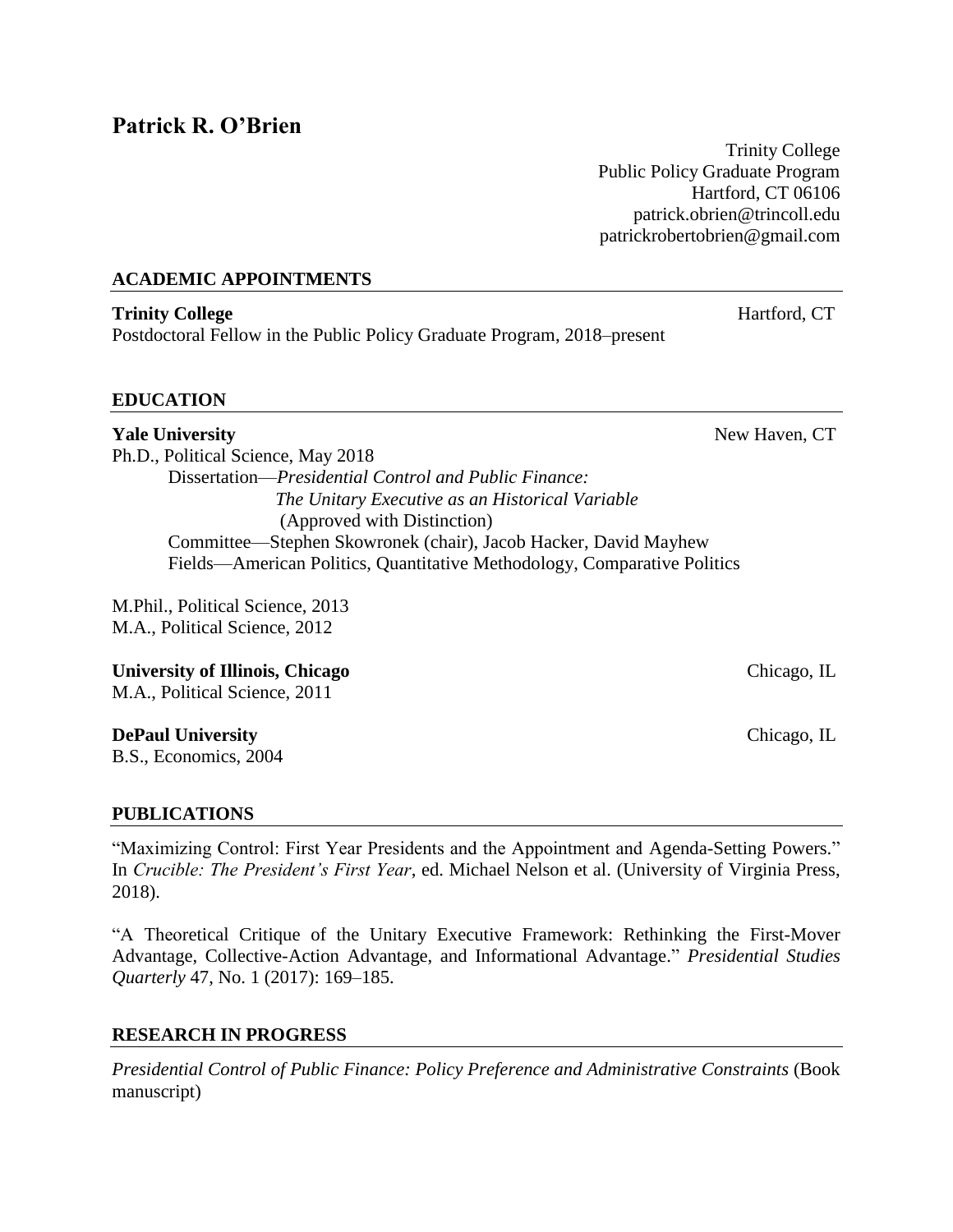"Presidential Control and Fiscal Policy During the New Deal Era" (Journal Article)

"Presidential Control and Monetary Policy During the Modern Period" (Journal Article)

"A Review of the First Year of the Trump Administration: Presidential Control and Public Finance" (Journal Article)

## **RESEARCH PRESENTATIONS**

- 2017 Yale University, Department of Political Science
- 2017 University of Virginia, Miller Center
- 2016 Syracuse University, Department of Political Science
- 2016 University of Missouri, Kinder Institute on Constitutional Democracy
- 2016 Wesleyan University, Department of Political Science
- 2016 Boston College, Department of Political Science
- 2016 Annual Meeting of the American Political Science Association
- 2016 Yale University, Department of Political Science
- 2015 Annual Meeting of the American Political Science Association
- 2015 Annual Meeting of the Midwest Political Science Association
- 2014 Annual Meeting of the Midwest Political Science Association

## **RESEARCH FELLOWSHIPS**

| 2016–2017 | Miller Center National Fellowship, University of Virginia      | \$22,000 |
|-----------|----------------------------------------------------------------|----------|
|           | Fellowship Mentor: Andrew Rudalevige                           |          |
| 2015–2016 | Dissertation Fellowship, Yale University                       | \$29,000 |
| 2014–2015 | Institution for Social and Policy Studies Graduate Fellowship, |          |
|           | <b>Yale University</b>                                         | \$5,000  |
| 2009-2010 | Ragsdale Fellowship,                                           |          |
|           | University of Illinois, Chicago                                | \$18,000 |
|           |                                                                |          |

## **TEACHING EXPERIENCE AND TRAINING**

| <b>Teaching Fellow</b>   |                                                     |                         |
|--------------------------|-----------------------------------------------------|-------------------------|
| Spring 2015              | Politics of U.S. Public Policy                      | <b>Yale University</b>  |
| Fall 2014                | <b>Election Rules and Campaign Strategy</b>         | <b>Yale University</b>  |
| Spring 2014              | Introduction to Public Opinion                      | <b>Yale University</b>  |
| Fall 2013                | The American Presidency                             | <b>Yale University</b>  |
|                          |                                                     |                         |
| <b>Teaching Training</b> |                                                     |                         |
| Spring 2015              | Writing-Intensive Workshop                          | <b>Yale University</b>  |
| Fall 2013                | Fundamentals of Teaching Political Science Workshop | <b>Yale University</b>  |
| <b>Fall 2009</b>         | Teaching Political Science Course and Excellence in |                         |
|                          | Teaching and Learning Certification                 | University of Illinois, |
|                          |                                                     | Chicago                 |
|                          |                                                     |                         |